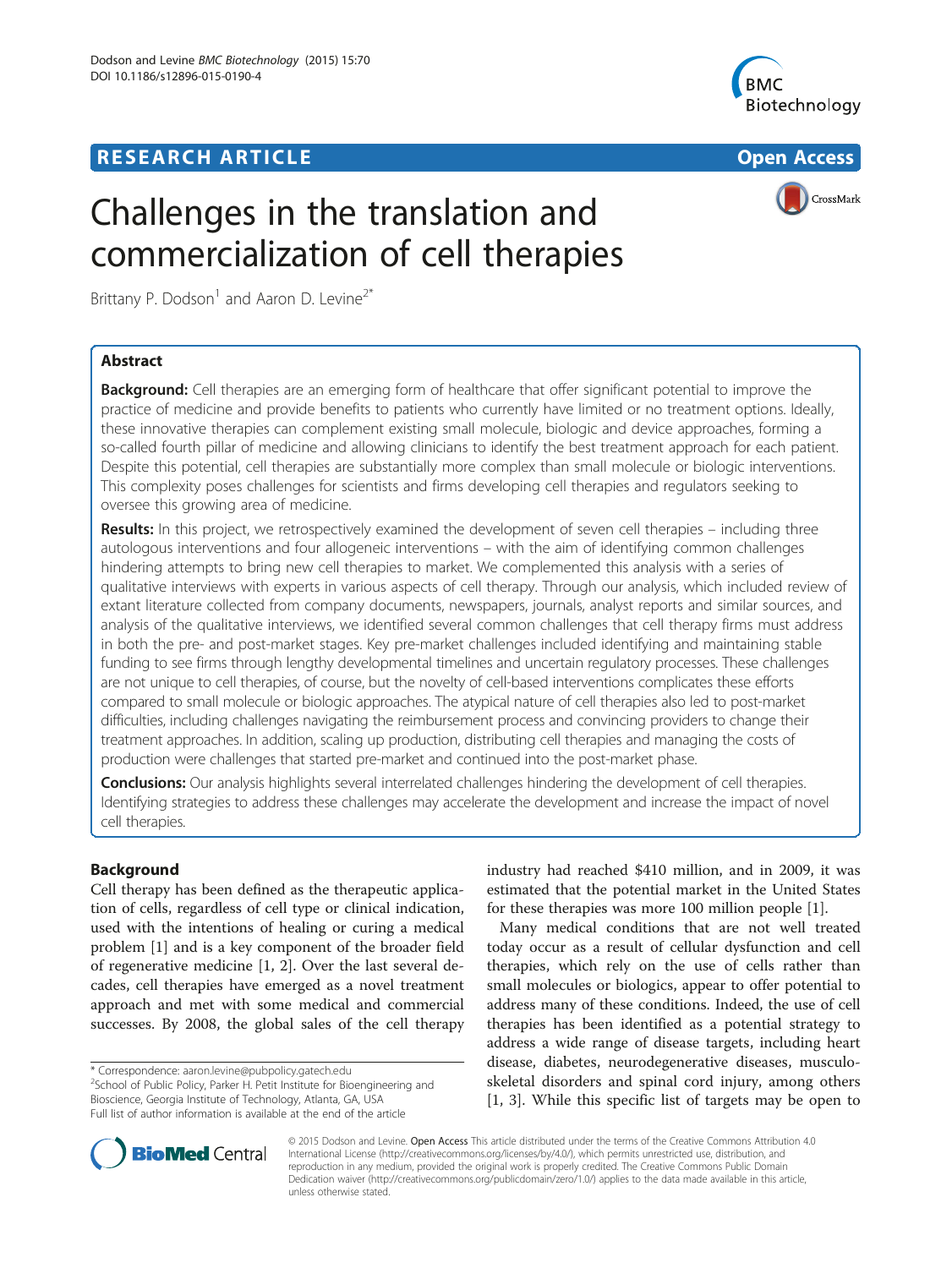debate, it is clear that scientists and clinical researchers have identified cell therapy as a promising therapeutic strategy to help patients with a broad range of medical conditions. This potential is also observed in the growth of cell therapy clinical trials with a recent study identifying 1,925 ongoing cell therapy clinical trials as of June 2010 [[4](#page-13-0)]. This analysis identified a mix of autologous (using the patient's own cells) and allogeneic (using cells from a third party) interventions and concluded that most trials were either phase 1 or phase 2 [\[4](#page-13-0)]. Another slightly more recent analysis of clinical trials, focusing specifically on stem cell therapies, identified trials of novel cell therapies targeting a range of different conditions and concluded that cardiovascular disease, neurological disease, cancer, liver disease and bone conditions were the most common [\[5](#page-13-0)].

Despite the clear potential of cell therapies, the impact of cell therapies on patients (with a few exceptions) has been limited. The difficulty successfully bringing novel cell therapies to market has been discussed in numerous commentaries on the industry and in individual discussions of unsuccessful products [[6](#page-13-0)–[14](#page-13-0)]. Potential explanations include the underlying complexity of cells, scalability and manufacturing concerns, and regulatory hurdles. All of these and other factors no doubt are contributors, but, to date, the translation of cell therapies has received relatively little systematic consideration. This paper attempts to contribute to our understanding of the cell therapy industry, including both its struggles and its potential. Specifically, we systematically reviewed seven cell therapy products, tracing them from early in their development to, if applicable, their market entry and market success (or failure). In addition, we complemented these case studies with a series of qualitative interviews with experts in cell therapy. We analyzed these rich qualitative data with the goal of understanding the various factors that have made it difficult to successfully develop novel cell therapies and of identifying best practices to facilitate ongoing translation and commercialization efforts.

## Methods

We selected seven cell therapy products (Epicel, Carticel, Provenge, Apligraf, Dermagraft, Osteocel, and Prochymal) that used a range of different cell types and treatment modalities and had achieved at least some modest success. For each of these products, we conducted a systematic search for documents discussing their development. Specifically, we searched Lexis-Nexis for media reports (including both mainstream and specialty sources) on each product and PubMed for scientific reports. We also reviewed company websites and, if appropriate, regulatory filings. In addition, we conducted broad-based internet searches using Google. Documents returned by these searches were reviewed to assess their relevance and the extent to which they provided novel information, duplicated or contradicted other material. Relevant documents were also used to identify additional keywords to expand our searches in an iterative manner. The goal of these searches was to identify sufficient material to develop a complete history of these products. The products we examined were primarily developed in the United States and we focus our discussion of regulatory issues on the role of the U.S. Food and Drug Administration (FDA). We cite the key sources we used to compile these histories in our results section, but we reviewed many more articles (which typically provided similar accounts) as part of our research. In all, we estimate that we reviewed more than 150 sources to assemble these seven product histories.

We selected products that had received some degree of market access to ensure our analysis did not focus solely on pre-market scientific and regulatory concerns but also examined relevant post-market considerations, such as reimbursement. One consequence of this decision was that our product histories focused on relatively early cell therapy products and do not include promising but not yet commercialized products, such as chimeric antigen receptor (CAR) T-cell therapies. We recognize that next generation cell therapy products under development today may face a different set of challenges but believe that analysis of these early products still provides valuable insight for scientists and firms developing cell therapies today.

We also conducted qualitative interviews with 12 experts in various aspects of the cell therapy industry. Interviewees were identified from media reports, conference rosters, corporate leadership, etc. and included multiple distinct perspectives on the industry. Our 12 interviewees had a variety of roles in the industry. Many were executives (ranging from VP to CEO level) at a variety of cell therapy companies. In addition, we interviewed investors, consultants and journalists that focused their efforts on the industry and academics working on the development of cell therapies. Many of our interviewees had experience in several different companies or roles relevant to the project from experiences at different companies or moves from academia to industry or vice versa. Unlike the product histories, which focused on more mature products, discussion in the interviews addressed both these mature products and new cell therapies that were still under development at the time of the interview.

To encourage our interviewees to speak candidly about their experiences, all were offered confidentiality and none are identified in the analysis. Interviews were based on a semi-structured interview guide, which ensured that key topics were discussed with each interviewee, while still allowing the interviews to flow naturally and permitting follow-up questions and discussion of topics that arose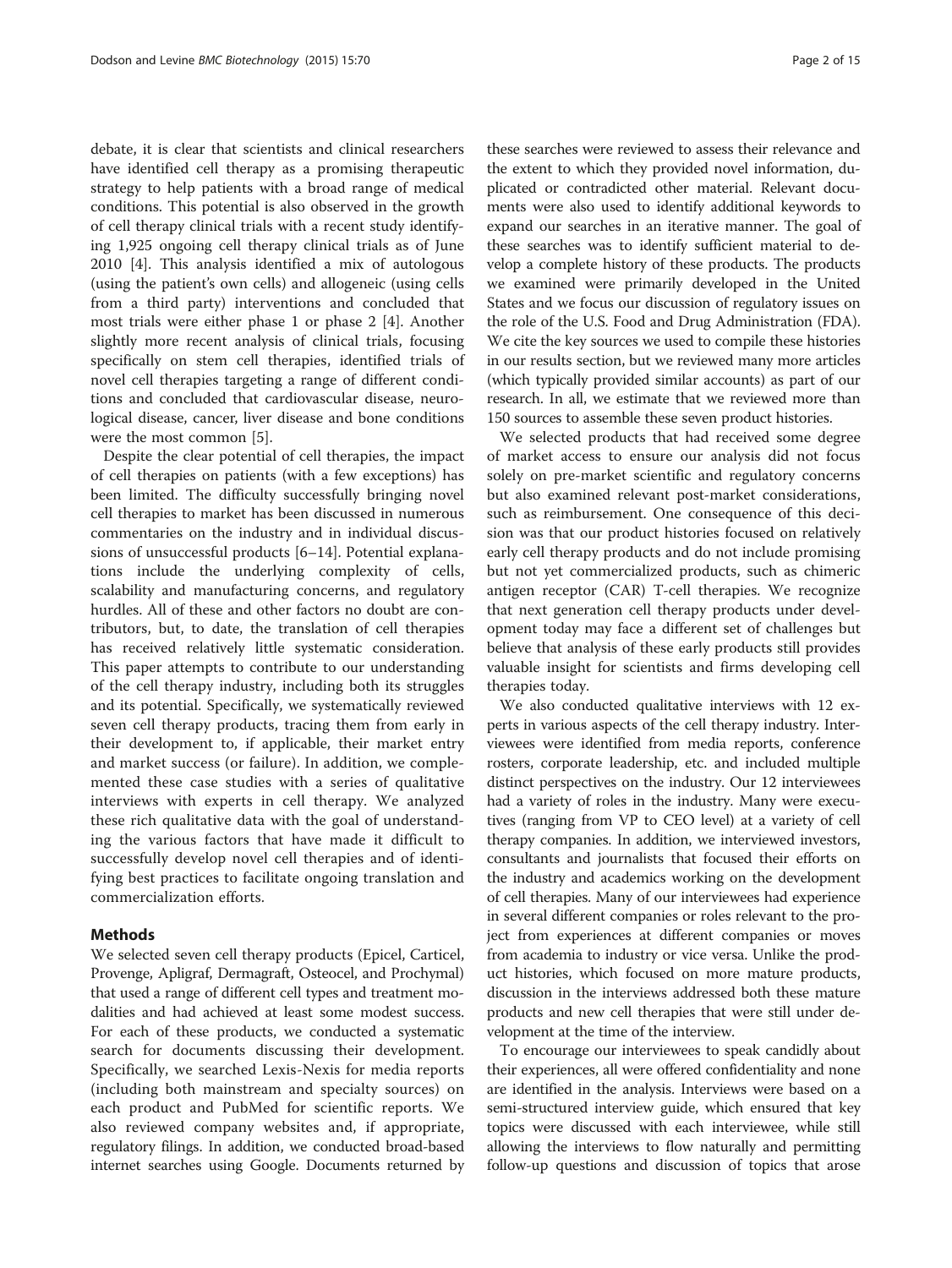during the discussions. Each interview was recorded and professionally transcribed. The qualitative interviewing component of the project was approved by the Institutional Review Board for Human Subjects Research at Georgia Tech (Protocol H13409) and each interviewee gave their informed consent before participating in the study.

We conducted qualitative thematic analysis of both the product histories and the interview transcripts. Specifically, both authors discussed the product histories and independently reviewed the interview transcripts. In our analysis, we used a modified grounded theory approach, relying on open coding to identify the key themes that appeared in multiple interviews. We also reviewed the themes that appeared in our analysis with concerns suggested in the extant literature. In all, our goal was to identify key challenges and best practices in the field. An overview of our methodology is provided in Fig. 1.

## Results and discussion

## Product histories for seven existing cell therapies

Despite the large number of cell therapy clinical trials [[4, 5\]](#page-13-0), relatively few cell therapies have made it to market in the United States. We selected seven notable products



that have been successful in delivering a cell therapy to (at least some) patients for extensive analysis. The selection of these particular products was not random but purposive. We selected them because they offered a diversity of cell types, clinical modalities (i.e. autologous and allogeneic) and target medical conditions. While we cannot claim they are representative of the larger cell therapy industry (or future cell therapy products), they include many of the larger and more important contemporary cell therapies and we believe that their histories offer a perspective into the industry more broadly. An overview of these seven products is provided in Table [1](#page-3-0) and brief product histories compiled as part of our research are provided below.

## Autologous cell-based therapies

Epicel Epicel is a skin graft grown from a small biopsy of the patient's healthy skin that can provide skin replacement for patients with deep dermal or full thickness burns [\[15](#page-13-0)]. The product grew out of the work of James Rheinwald and Howard Green, who demonstrated in 1975 that human epidermal keratinocytes could be isolated and serially cultured in vitro in their lab at the Massachusetts Institute of Technology [\[16](#page-13-0)]. This work with epidermal cells led to the creation of an autologous cultured skin graft and, by 1980, two patients with third degree burns had received this skin replacement therapy [[17](#page-13-0)]. In summer 1983, the therapy was successfully applied on two young boys who had burns over 97 percent of their bodies [[18\]](#page-13-0). The resources necessary to produce this cell therapy for human application were beyond the capacity of a university lab; thus, Dr. Green founded the company Biosurface Technology for skin graft production in 1986 [[18](#page-13-0), [19\]](#page-13-0).

Biosurface Technology developed and commercialized this skin graft technology under the trade name Epicel in the mid-1980s to treat severe burn victims, and in 1988, Epicel became the first cell-based product for tissue repair commercialized in the USA [\[15](#page-13-0), [20](#page-13-0)]. In 1994, Genzyme acquired Biosurface Technology [[20](#page-13-0)]. Epicel was developed prior to the development of FDA regulation on cell therapies; therefore from 1988 to 1997, Epicel was used as an 'unregulated device' [[15](#page-13-0)]. In 1998, the FDA first designated Epicel as a medical device and then, later the same year, as a humanitarian use device [[15](#page-13-0)]. In 1999, Genzyme submitted a humanitarian device exemption application to the FDA and in 2007, FDA approved this application, granting Epicel market access without requiring clinical trial data demonstrating effectiveness [[15\]](#page-13-0).

Genzyme continued to produce Epicel until February 2011, when Sanofi bought Genzyme for more than \$20 billion [\[21](#page-13-0)]. In April 2014, Aastrom bought Sanofi's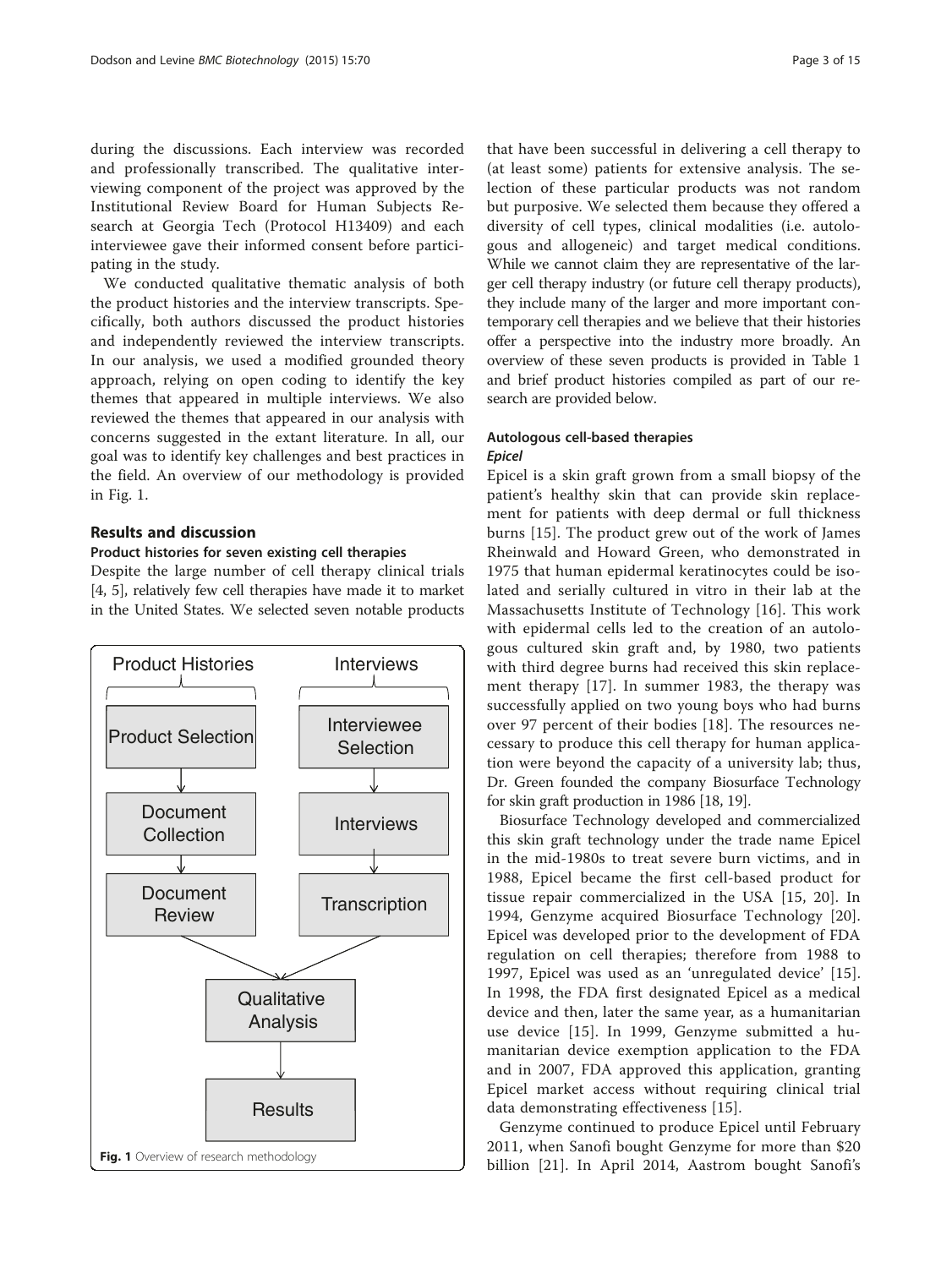<span id="page-3-0"></span>Table 1 Summary of cell therapies examined

| Product   | Current Owner Type                  |            | Cell Source                                                    | Clinical Indication                                       | Nature of FDA Approval(s) and year(s)                            |
|-----------|-------------------------------------|------------|----------------------------------------------------------------|-----------------------------------------------------------|------------------------------------------------------------------|
| Epicel    | Vericel                             |            | Autologous Patient's own skin                                  | Deep dermal burns                                         | Unregulated device (1988)                                        |
|           |                                     |            |                                                                |                                                           | Humanitarian use device (2007)                                   |
| Carticel  | Vericel                             |            | Autologous Patient's own cartilage                             | Cartilage defects                                         | PHS Act, Section 351 (1997)                                      |
| Provenge  | Valeant                             |            | Autologous Patient's own immune cells                          | Advanced prostate cancer                                  | PHS Act, Section 351 (2010)                                      |
| Apligraf  | Organogenesis                       | Allogeneic | Skin cells from human foreskin<br>derived neonatal fibroblasts | Venous leg ulcers (VLU) and<br>diabetic foot ulcers (DFU) | PHS Act, Section 351 (1998 for VLU,<br>2000 for DFU)             |
|           | Dermagraft Organogenesis Allogeneic |            | Skin cells from human foreskin<br>derived neonatal fibroblasts | Diabetic foot ulcers                                      | PHS Act. Section 351 (2001)                                      |
| Osteocel  | NuVasive                            | Allogeneic | Mesenchymal stem cells &<br>osteoprogenitor cells              | Bone regeneration as part of<br>spinal surgery            | PHS Act. Section 361                                             |
| Prochymal | Mesoblast                           | Allogeneic | Mesenchymal stem cells derived<br>from adult bone marrow       | Graft vs host disease                                     | Compassionate Use (2005). Not<br>approved for general use in US. |

cell therapy and regenerative medicine portfolio and manufacturing centers for \$6.5 million [[22](#page-13-0)]. Aastrom which was renamed Vericel in November 2014, continues to produce Epicel and market this product worldwide.

## Carticel

Carticel is an autologous cellular product indicated for the treatment of knee cartilage defects in patients who have not responded well to previous surgical repairs [\[23\]](#page-13-0). The treatment involves two minor surgical procedures – the first to retrieve a tissue biopsy and the second, following cell processing, to insert the transplant. Autologous chrondocyte transplantation was pioneered in Sweden in the late 1980s and early 1990s [\[24, 25](#page-13-0)] and the technology was commercialized by Genzyme in the United States [\[23\]](#page-13-0). The regulatory approval process for Carticel was atypical but quick. Genzyme first provisionally marketed Carticel in the United States as an unregulated device in early 1995 before FDA regulations for autologous cell therapies were finalized [[26](#page-13-0)]. Later in 1995, the FDA informed Genzyme that it would not regulate Carticel at the current time [\[27\]](#page-13-0). The FDA later reversed this decision and Genzyme responded by filing a biologics license application with the FDA for Carticel in 1996 [\[23\]](#page-13-0). Genzyme received accelerated approval under FDA's new cell therapy guidelines in 1997 [[23](#page-13-0)]. This approval relied on existing patient registry data, rather than a clinical trial and required that Genzyme conduct follow-up studies, including a double-blind, placebocontrolled trial to assess Carticel's efficacy [\[28](#page-13-0)]. As of 2007, Genzyme reported that more than 13,000 patients had received Carticel implants in the United States [\[29\]](#page-13-0).

Carticel has followed the same acquisition pattern as Epicel. Following its initial commercialization by Genzyme, it was produced by Sanofi from February 2011 to April 2014 and then sold to Aastrom in 2014. Aastrom was renamed Vericel in November 2014, and Vericel currently produces and markets Carticel.

Provenge Provenge is approved by the FDA as an autologous cellular immunotherapy for the treatment of advanced prostate cancer [[30](#page-13-0)]. The treatment involves taking white blood cells from the patient's body, processing them in vitro to more actively attack cancer cells and then transferring them back to the patient [[31\]](#page-13-0). The commercialization of Provenge dates to 1992 when Activated Cell Therapy was spun out of Stanford University [[32\]](#page-14-0). By 1995, the company had been renamed Dendreon and new leadership pushed Provenge into clinical trials [[32\]](#page-14-0).

Dendreon continued to develop Provenge throughout the 1990s and early 2000s. Promising clinical trial data followed, but Provenge had a bumpy road to FDA approval. In 2007, a FDA advisory panel recommended its approval, but in an unusual and controversial move, the agency ignored its advisory panel's advice and required Dendreon to provide additional evidence about the treatment [\[33](#page-14-0)]. Three years later, in 2010, the FDA approved Provenge under Section 351 of the Public Health Safety Act. This marked the first time a so-called "cancer vaccine" had been approved and, although Provenge offered only modest survival benefits, its approval was hailed as a major advance that might open the door to other therapies that harness the immune system to fight cancer [[31\]](#page-13-0).

Provenge was hailed as breakthrough for the cell therapy industry [[1\]](#page-13-0) but ultimately a combination of manufacturing and marketing challenges, combined with the emergence of more affordable and less complicated competition led it to underperform expectations [[34](#page-14-0), [35\]](#page-14-0). Dendreon filed for bankruptcy in late 2014 [\[36](#page-14-0)] and Dendreon's assets (including Provenge) were purchased by Valeant Pharmaceuticals for \$495 million in February 2015 [\[37](#page-14-0)]. The extent to which Valeant can turn Provenge into a commercial success remains an open question, but the company is expected to focus its efforts on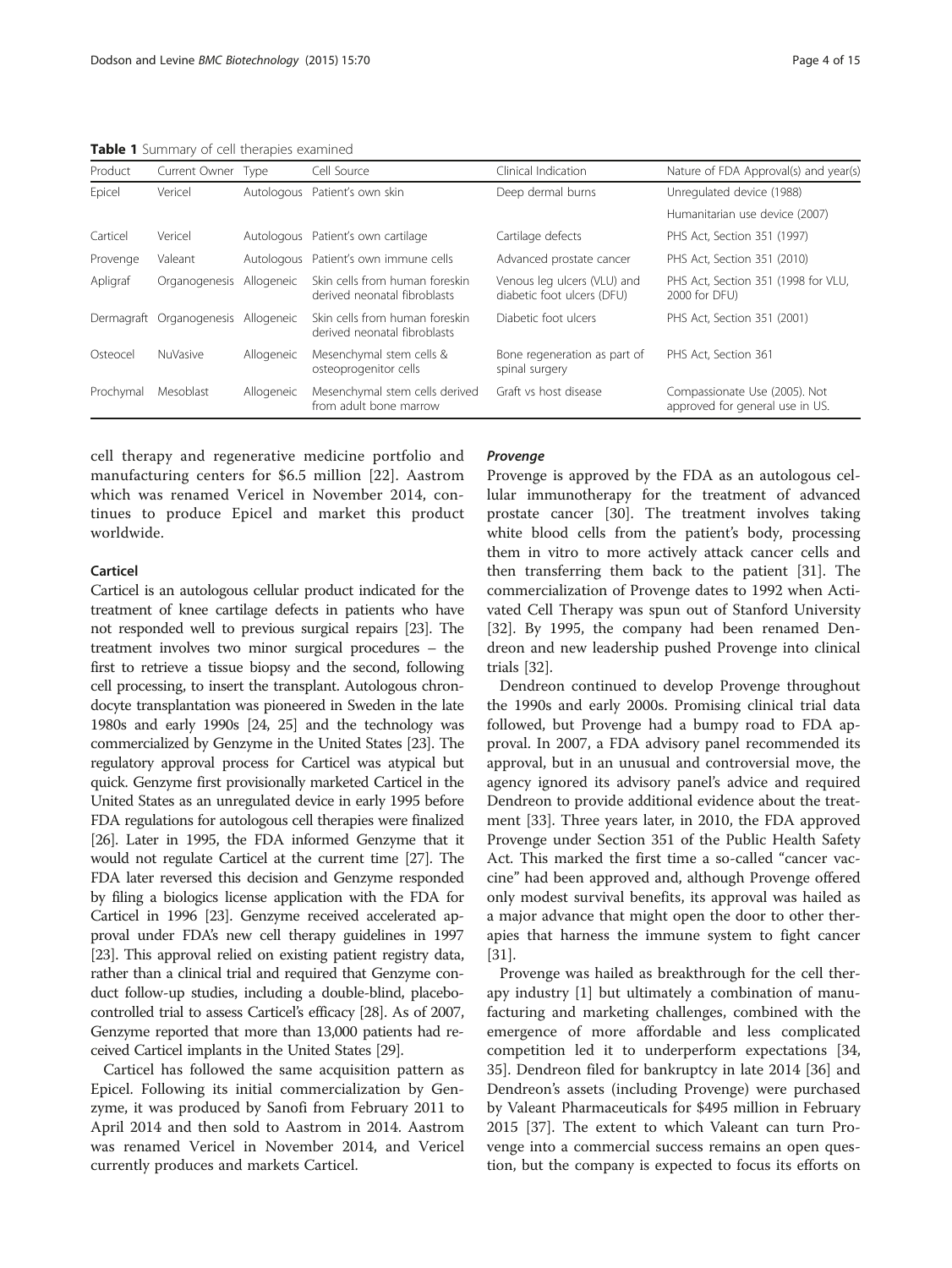cutting production costs and improving marketing to physicians [[13](#page-13-0)].

## Allogeneic cell-based therapies

Apligraf Apligraf is a bioengineered allogeneic skin substitute and wound healing product used to treat venous leg ulcers and diabetic foot ulcers [[38](#page-14-0), [39\]](#page-14-0). Apligraf was developed by Organogenesis, which was founded in 1985 as a spinoff from the Massachuetts Institute of Technology [\[40](#page-14-0)]. Appligraf received FDA approval for the treatment of venous leg ulcers in 1998 and for the approval of diabetic foot ulcers in 2000 [\[40\]](#page-14-0).

Although Apligraf continues to be developed by Organogenesis, the company's path and product's finances have not been smooth. Organogenesis went public in 1986, partnered with Novartis, and ultimately filed for bankrupcty protection in 2002 [[41\]](#page-14-0). These financial troubles arose in part from the high production costs of Apligraf [\[42\]](#page-14-0). Ultimately Organogenesis rebuffed multiple takover offers, emerged from bankrupcy as a private company, and grew Apligraf into a successful product over the next decade [[41\]](#page-14-0). Apligraf has been used in more than 250,000 patients [\[38](#page-14-0)].

Apligraf's commerical success has been challenged recently by reimbursement changes announced by the Center for Medicare and Medicaid Services (CMS), the federal agency that sets reimbursement levels for federally funded heatlh care and guides reimbursment decisions made by private insurers, in 2013 and implemented in 2014 [[43\]](#page-14-0). This reduction in reimbursment levels has forced Organogenesis to restructure its Apligraf business, and, as of January 2014, the firm had laid off more than a quarter of its employees [\[44](#page-14-0)]. The ability of Apligraf and similar cell-based wound healing projects, such as Dermagraft (discussed below), to survive under this new reimbursment regime remains an open question.

Dermagraft Dermagraft is a skin substitute consisting of allogeneic cells, an extracellular matrix, and a bioabsorbable mesh scaffold that is indicated to help improve closure of diabetic foot ulcers [\[45\]](#page-14-0). The product was first commercialized by Marrow-Tech, which was founded in 1986 [\[46](#page-14-0)]. The company was founded in the New York suburbs as a spinoff of work at the New York University Medical Center and Hunter College School of Health Sciences [[46\]](#page-14-0), but later moved to San Diego and was renamed Advanced Tissue Sciences [\[14\]](#page-13-0).

Through the 1990s, Advanced Tissues Sciences invested more than \$300 million to develop Dermagraft [[14\]](#page-13-0) and, in 1996, the company formed a marketing partnership with Smith & Nephew [\[47\]](#page-14-0). In late 2001, Advanced Tissue Sciences received approval to market Dermagraft for the treatment of diabetic foot ulcers from the FDA [[14](#page-13-0)]. Despite this success, however, Advanced Tissue Sciences was unable to turn Dermagraft into a commercially successful product and filed for bankruptcy in 2002 [\[14](#page-13-0)]. Following this bankruptcy, control of Dermagraft was transferred to Smith & Nephew, which attempted to commercialize the therapy itself, before selling Dermagraft to Advanced BioHealing in 2006 [[48\]](#page-14-0). Advanced BioHealing benefitted from an improved reimbursement environment [\[48\]](#page-14-0) and turned Dermagraft into a successful product before Advanced BioHealing itself was bought by Shire for \$750 million in 2012 [\[49](#page-14-0)]. Shire had hoped to make Dermagraft a key part of its new focus on regenerative medicine, but, following the reimbursement change discussed above, sold the product to Organogenesis for up to \$300 million [[44\]](#page-14-0). Shire did not receive any upfront payment as part of this sale and will only receive payment if Dermagraft sales meet certain targets by 2018; the firm recorded a \$650 million loss on the product it had purchased only three years earlier [[44](#page-14-0)].

## **Osteocel**

Osteocel Osteocel, now produced and marketed by NuVasive, is a cellular bone allograft that is intended for the repair, replacement, and reconstruction of skeletal defects and used primarily as an alternative to autografts – the use of the patient's own bone – as part of spinal fusion surgery [[50](#page-14-0)]. Osteocel was originally developed by Osiris Therapeutics and was launched commercially in the United States in 2005 [\[51](#page-14-0)]. It was the first commercial product in the United States containing allogeneic mesenchymal stem cells. Because the product was classified as a tissue transplant rather than a drug under FDA rules, it did not require pre-market approval from the agency [\[51\]](#page-14-0).

Starting in 2005, Blackstone Medical licensed Osteocel from Osiris and distributed it under the trade name Trinity, while Osiris distributed the product under the Osteocel name [[52](#page-14-0)]. In 2006, Orthofix bought Blackstone Medical for \$333 million, giving it access to the Osteocel product, which it continued to market under the Trinity label [[53\]](#page-14-0). This situation continued until 2008 when Osiris sold licensing rights to Osteocel to NuVasive for \$35 million in upfront payments as part of a deal worth up to \$137 million [\[54](#page-14-0)]. Orthofix was unsuccessful in its legal efforts to block this transaction and ultimately lost its ability to sell the product [\[53](#page-14-0)]. As of early 2015, NuVasive continues to market Osteocel and indicates that Osteocel grafts have been used in more than 140,000 patients since 2005 [\[50\]](#page-14-0).

Prochymal Prochymal, originally developed by Osiris Therapeutics, is a human mesenchymal stem cell product formulated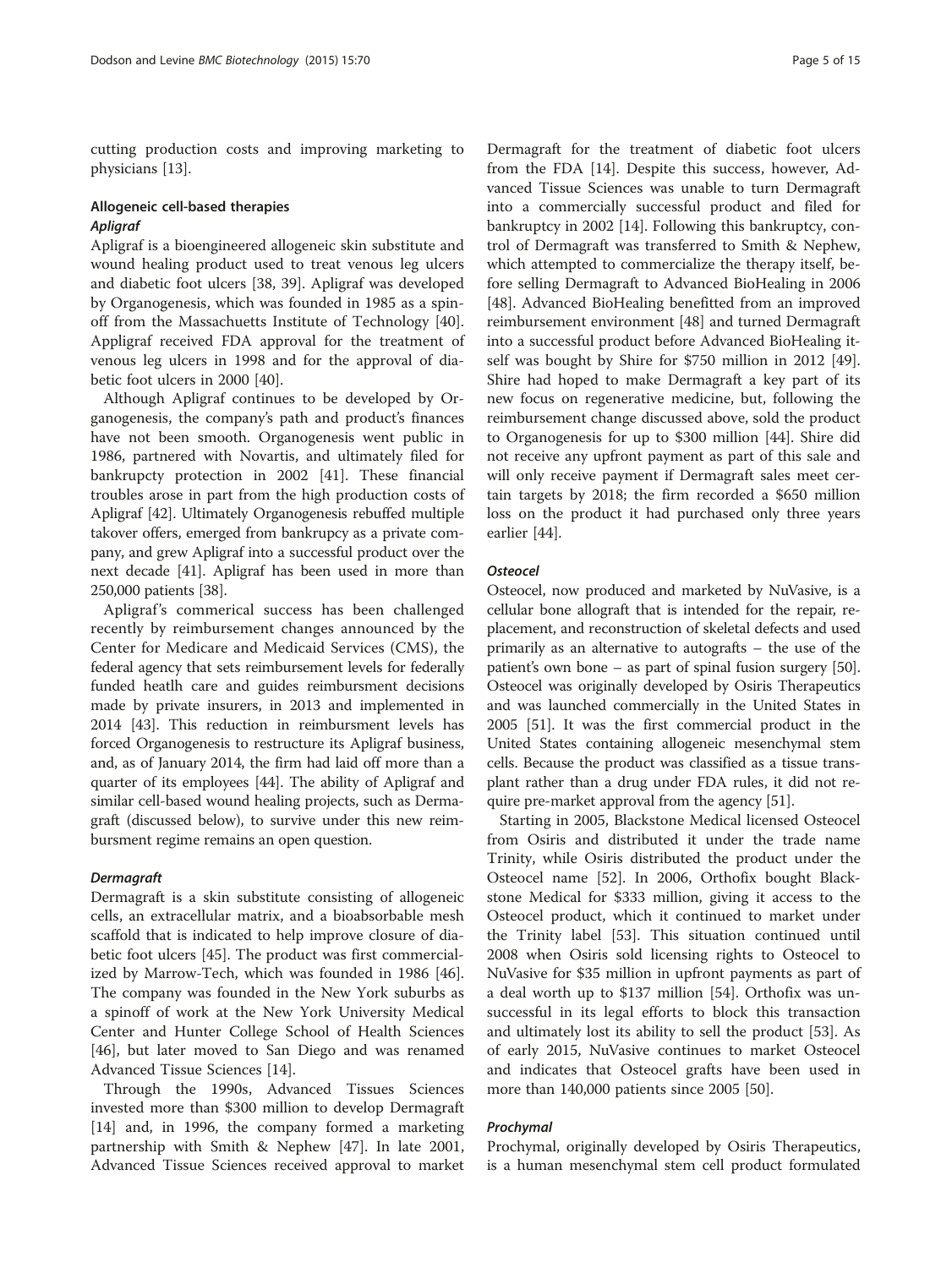for intravenous infusion [\[55](#page-14-0)]. Osiris was founded in 1992 in Cleveland to commercialize research on human mesenchymal stem cells led by Arnold Caplan at Case Western Reserve University [[56\]](#page-14-0). The company later moved to Baltimore in 1995 and moved Prochymal into clinical trials for a variety of indications including graft vs. host disease (GvHD), Crohn's Disease, chronic obstructive pulmonary disorder, diabetes and cardiac repair [[53](#page-14-0), [57](#page-14-0)]. Despite promising preclinical data, Osiris struggled to successfully bring Prochymal to market [[58\]](#page-14-0).

The most successful indication to date has been GvHD. Osiris received approval to offer Prochymal to a subset of patients with acute GvHD in 2005 under the FDA's compassionate use program [[59\]](#page-14-0). The company also received approval to market Prochymal in Canada and New Zealand for the treatment of acute GvHD in 2012 based on a subset of data from a larger clinical trial [[60\]](#page-14-0). Canadian regulators indicated that the efficacy data were not conclusive and required Osiris to conduct a follow-up trial within five years [[60\]](#page-14-0).

Osiris funded its twenty-year quest to bring Prochymal to market through a variety of approaches, including venture funding, partnerships with larger pharmaceutical companies (including Novartis and Genzyme), a contract with the U.S. Department of Defense, and, in 2006, an initial public offering [\[55](#page-14-0), [56](#page-14-0), [61, 62\]](#page-14-0). In 2013, Osiris sold Prochymal to Mesoblast for up to \$100 million [[63\]](#page-14-0). As of early 2015, Mesoblast is continuing efforts to commercialize Prochymal for GvHD and Crohn's Disease in both the US and, through a partnership with JCR Pharmaceuticals, the Japanese market [\[64\]](#page-14-0).

In addition to these retrospective analyses of seven cell therapy products, we conducted qualitative interviews with 12 experts in various aspects of the cell therapy industry. These interviews were organized around an interview guide to ensure each participant was given the opportunity to address a similar set of questions but ranged over a wide range of topics, reflecting each participant's perspectives, interests, and expertise. The interviews addressed both the historical development of the cell therapy industry – including discussions of many of the seven products analyzed above – as well as ongoing preclinical and clinical research on cell therapies that have not yet made it to market.

Both our retrospective evaluations of existing products and our interviews revealed a wide range of challenges that scientists, entrepreneurs, and others working to bring cell therapies to the clinic must overcome. These challenges reflect the complicated nature of using cells as a therapeutic approach (particularly compared to

small molecules or biologics), including concerns about the manufacturing of cells, as well as concerns about regulation and reimbursement.

In our analysis we found it useful to group these challenges into three broader categories (see Fig. 2). These three categories are "Pre-Market Challenges," which covers pre-clinical and clinical research from the initial conception of the product idea up to the point that it gains market access, "Post-Market Challenges," which covers the time from market access to the present (or the point when a product was no longer available), and "Manufacturing Challenges," which covers issues associated with producing cells for therapeutic use and cuts across both pre- and post-market time periods. Some of the individual challenges that fall within each classification are shown in Fig. 2. We discuss each classification below and illustrate the challenges with key details from the product histories and quotes from the interviews.

The pre-market phase has traditionally received substantial attention in discussions of the development of novel drugs and medical therapies. In particular, attention has been given to how promising new approaches supported by pre-clinical data can cross the so-called valley of death and generate sufficient evidence of safety and efficacy to attract funding to push through to commercialization [[65](#page-14-0)–[67](#page-14-0)]. Thus, it was not surprising that this challenge was visible in nearly all of the product histories and discussed, often in some depth, in most of our interviews. In our analysis of pre-market challenges, two main themes appeared in our research: (1) Persevering through lengthy developmental timelines, and (2) Navigating the regulatory environment. These two themes were closely related as the regulatory environment contributed to the need to persevere over long time periods in several cases. Because discussions about perseverance and long developmental timelines tended to focus on financial issues

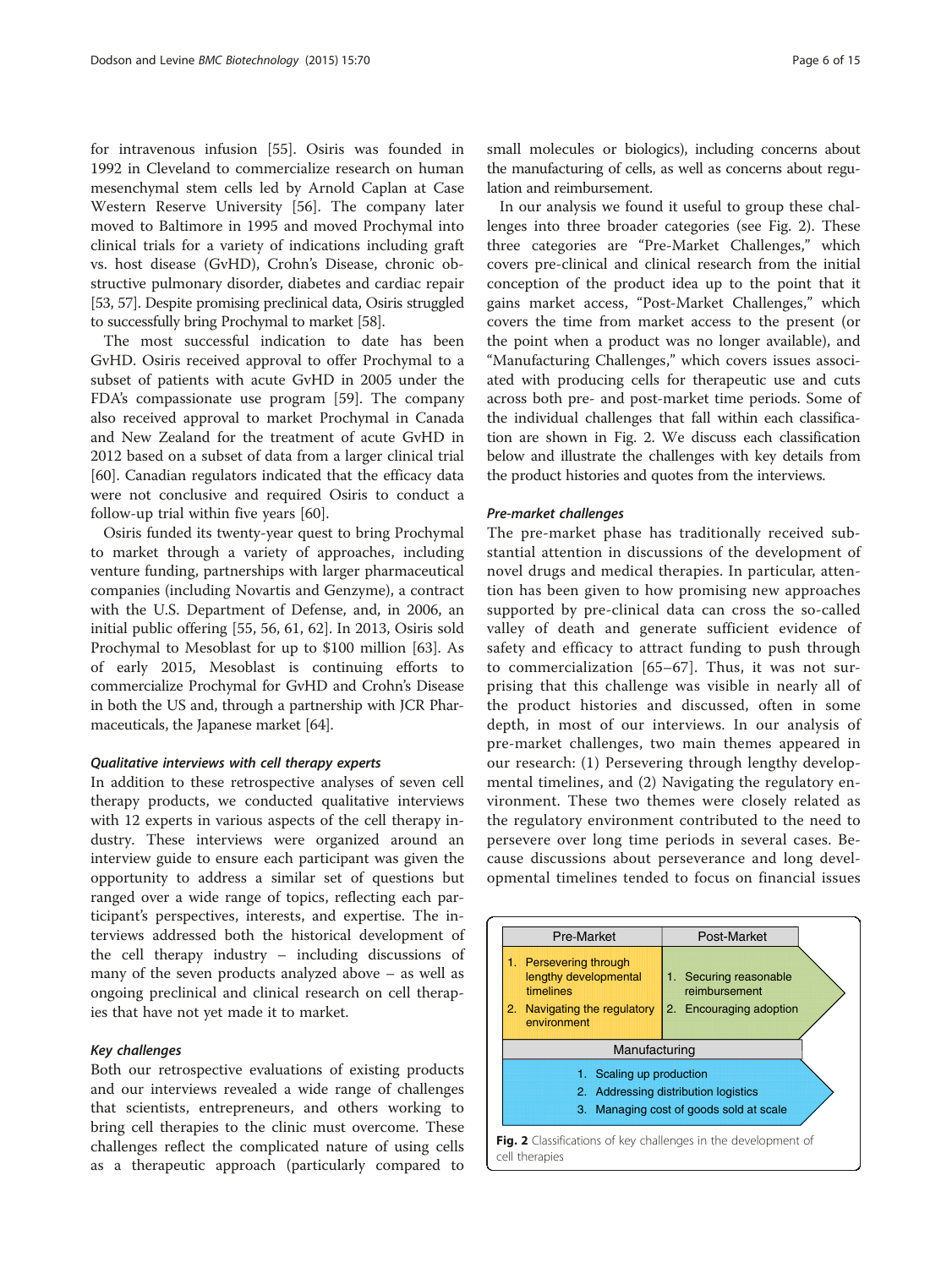rather than interaction with regulators, however, we discuss each separately below.

## Persevering through lengthy developmental timelines

Our retrospective product histories clearly indicated that firms should be prepared to survive for many years before successfully bringing a product to market. Osiris Therapeutics, for instance, brought Osteocel to market in 2005, 13 years after the company was founded in 1992. And Osteocel had a smoother path to market than many of the products we examined, as it did not require pre-market approval from the FDA. In contrast, Prochymal, another product developed by Osiris, only gained conditional market access in Canada and New Zealand in 2012, some 20 years after the company was founded. Similarly, Apligraf gained market access some 15 years after Organogenesis was founded and Dermagraft was granted pre-market approval 16 years after Marrow-Tech was founded.

These examples illustrate that early stage cell therapy companies must be prepared to raise sufficient capital to survive as they navigate the long and uncertain path to market. Both our product histories and our interviews highlighted this concern and the various strategies that cell therapy firms can use to try to address it. These include angel and venture funding, partnerships with larger companies and the public markets. In addition, some firms were able to develop secondary products, often with lower regulatory hurdles, to generate some positive cash flow during the pre-market period.

Several interviewees identified acquiring the funding to survive the therapy development process as the single biggest challenge facing firms in the field. One interviewee stated that "Probably the most significant challenge relates to finding appropriate financing ...." This challenge was affected by broader financial trends as well as cell therapy- or biotechnology-specific considerations. These latter issues included what one interviewee termed "a tendency to spin out ideas, patents and technologies far too early into companies," as well as hesitancy by both venture capital and pharmaceutical firms to embrace the cell therapy space. Two quotes illustrate these latter concerns:

What has happened over the last ten years or eight years is then that the valley of death has expanded from proof of concept to filing an IND, to proof of concept to getting your phase two data completed. That has put significant financial pressure on companies….

Pharma has been absent in the cell therapy industry. That has been a huge problem…Pharma doesn't just give you money….Having pharma come in and… partner with you validates your technology platform.

The complexities and challenges of funding early stage cell therapy companies are intensified by the reality that such funding is needed for a long but uncertain period of time and by the fact that most funding strategies available to early stage firms in the field are dilutive. Repeated use of dilutive funding mechanisms lowers the founders' ownership stake and can, in some cases, hinder a firm's ability to control its operations or raise additional funding.

Financing clinical development and commercialization posed a serious challenge for several of the companies developing the products we examined in our product histories and has affected other cell therapy firms as well. Because we selected our cases based on successful market entry, we have no examples of bankruptcy in the pre-market phase, but bankruptcies were seen shortly after market entry in the commercialization of Provenge, Dermagraft and Apligraf. Not surprisingly, other companies commercializing cell therapy products, including Tengion (2014), Garnet BioTherapeutics (2010) and MicroIslet (2008), have gone bankrupt during the premarket phase [[68](#page-14-0)–[70](#page-14-0)].

Companies that avoid this fate may still face challenges reflecting the choices they made to acquire funding. Partnerships with pharmaceutical firms, while often a key step in the development of a successful product, can complicate operations if, for example, the cell therapy firm and its partners disagree about commercialization strategies or the most promising indications to pursue. Going public provides another source of capital for some firms but places a new set of expectations and reporting requirements on firms that may be problematic for companies in the pre-clinical and clinical research stages with little to no revenue.

Navigating the regulatory environment The regulatory environment is among the many factors contributing to the need for firms developing cell therapies to persevere through a lengthy developmental timeline. Several clear themes regarding the regulatory environment for cell therapies were apparent in analysis of the interview transcripts. Most interviewees felt that when cell therapies were first emerging, the FDA struggled to regulate them, hindered in part by regulations tailored to other, very different, types of drugs. Most interviewees also indicated, however, that this situation had improved over time. Whether the current regulatory approach was working well or problematic, however, was a matter of more disagreement. Some interviewees felt that the current rules worked relatively well, despite some uncertainties and ambiguities that, at times, hindered the commercialization of cell therapies. Others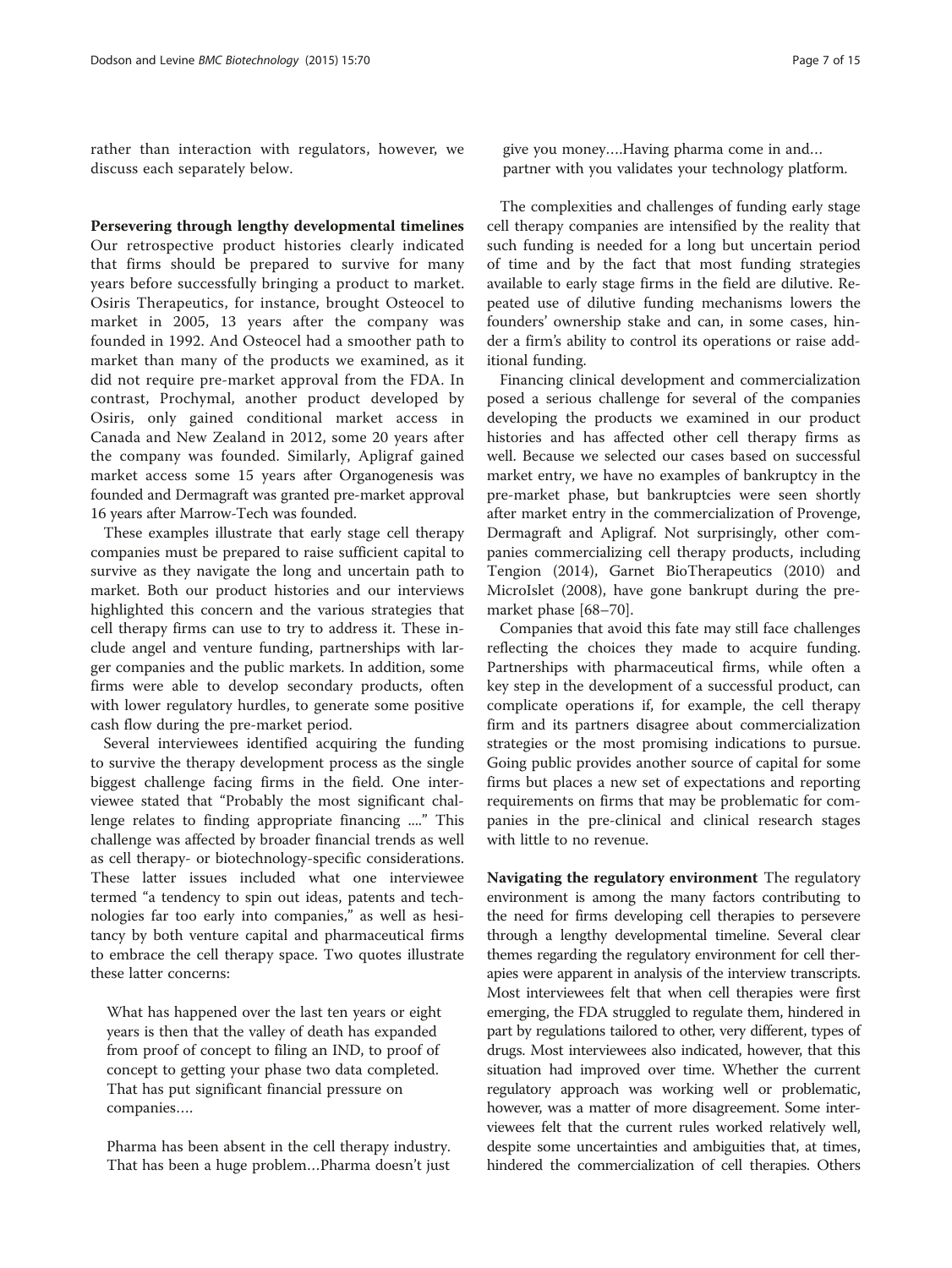believed that the agency had overreached in some of its regulatory decisions, putting an unnecessary burden on the field. The following quotes illustrate these themes:

We're still muddling our way through the regulatory pathway for regenerative products…. Certainly FDA originally wanted to apply the same rules, and the same kinds of regulatory authority [as other products]…, but FDA has really come along. They are looking at cell therapies in the different way that they deserve to be looked at today.

The FDA's regulatory framework that they've defined for cell therapies is relatively clear. The language is clear, and the framework exists, but…there's still some ambiguity around how one interprets [it].

These comments describe an evolving but still uncertain regulatory environment. Among the key ambiguities discussed regarding the FDA regulatory approach was the distinction between a section 351 and section 361 cell therapy. Some products fall under Section 351 of the Public Health Service Act (PHS Act) while others fall under Section 361 of the PHS Act [[71](#page-14-0)]. This is a key distinction because Section 351 requires pre-market approval typically via the clinical trial pathway, while Section 361 provides a shorter path to market. Some products fall clearly into one of these two categories, but others are in a gray area where the appropriate classification is not entirely certain. This risk-based regulatory approach where presumably riskier therapies required more extensive pre-market testing seemed reasonable to many interviewees.

At the same time, however, interviewees worried that the tiered approach creates several difficulties. On one hand, firms are allowed to declare that they fall under Section 361 and enter the market with reduced regulatory requirements without any formal approval from the FDA that this decision was appropriate. In this case, the firm is taking on the risk that the FDA might later indicate they were mistaken in this classification and need to conduct clinical trials and gain pre-market approval before continuing to sell their product. This situation creates uncertainty and could pose difficulties for firms attempting to raise funds. The situation also opens the door for firms to profit from selling unproven or ineffective cell therapies on the U.S. market, perhaps with the intention of shutting down when or if the FDA's enforcement office comes calling. The growth of unproven cell or stem cell therapies has received substantial attention in recent years [[72](#page-14-0)–[76](#page-14-0)] and the extent to which FDA rules facilitate this practice within the U.S. raised concerns for several interviewees. Both of these concerns were exacerbated by

worries that the two major criteria that the FDA uses to determine whether a cell therapy falls under section 351 or section 361 rules ("minimal manipulation" and "homologous use") were ambiguous in at least some cases.

Those who felt that the FDA was overreaching in its oversight of cell therapy linked these concerns both to these definitions (and ultimately whether a specific product required pre-market approval) and to the agency's broader role in the political ecosystem. As two interviewees explained:

The FDA fundamentally is a political organization and…it appears to be very concerned about its standing within the political community and has taken an overly conservative approach to the regulation of cell therapies and has made it very challenging for companies to move forward.

Definitions such as that [for minimal manipulation] have really, really not only surprised the marketplace and companies developing these cell-based products but have really been onerous in terms of what it means regarding timeline and cost to bring products forward.

As a whole, our analysis described an agency that initially struggled with cell therapies but has made substantial progress in its efforts to address this rapidly evolving technology. These efforts have not been without missteps, however, and it is clear that, at least in the views of many industry participants, the FDA has opportunities to continue to improve its regulation of novel cell therapies.

In addition to pre-market challenges, our research identified several post-market challenges that affected the development of cell therapies. Some of these challenges had their origins in pre-market decisions regarding research approaches or commercialization strategies but they manifested most directly after a cell therapy product had gained market access. These challenges included: (1) Securing reasonable reimbursement and (2) Encouraging adoption.

Securing reasonable reimbursement Challenges securing and maintaining a reasonable reimbursement level were a frequent theme both in our product histories and interviews. The key point here is straightforward, if perhaps not as well recognized in the literature as one might hope. It doesn't matter how good a cell therapy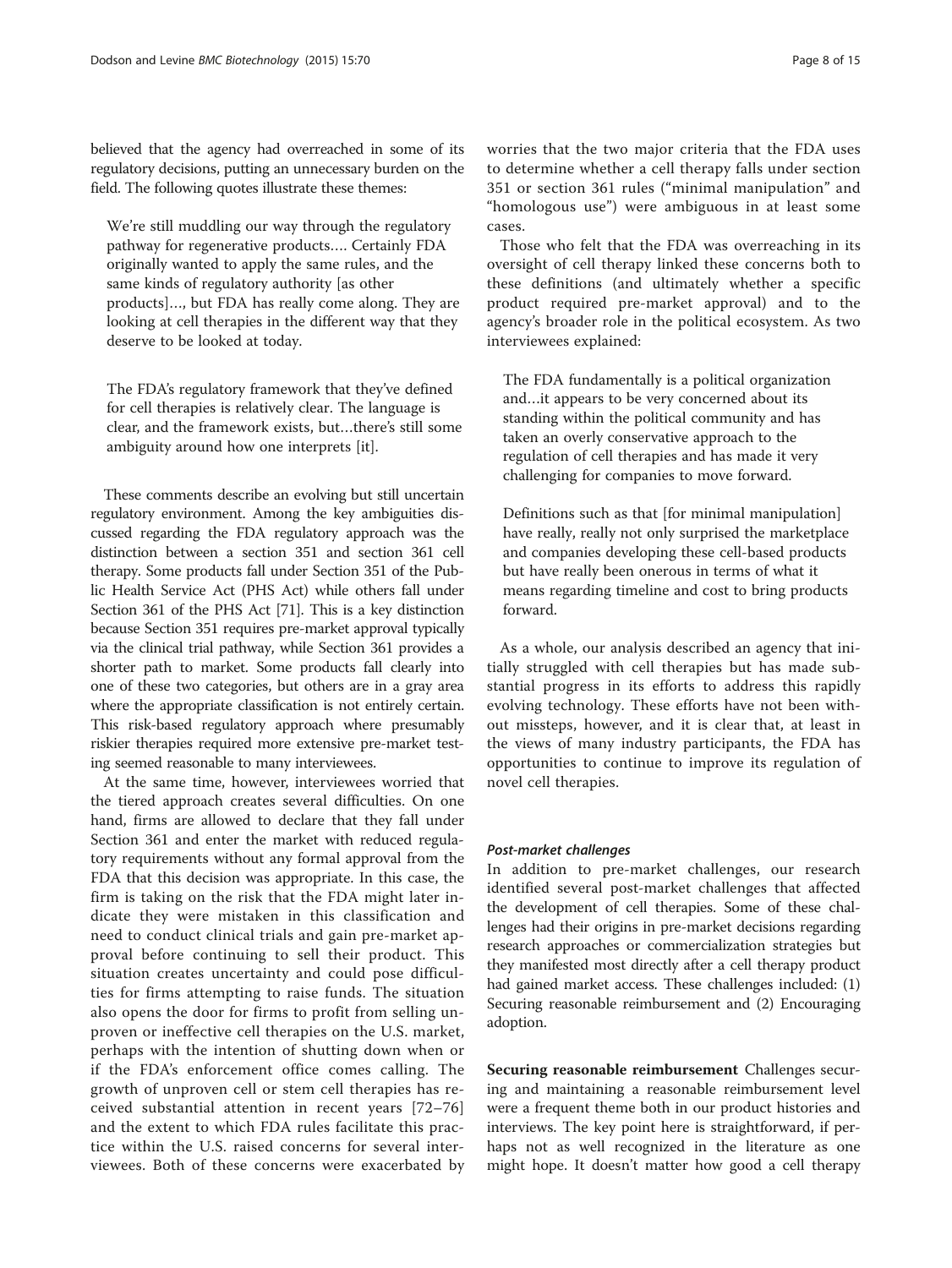product is if no one is going to pay for it. And secondly, if reimbursement levels don't at least reach and ideally exceed the cost of production, it's going to be quite difficult to build a successful business around the product.

Interviewees expressed concern about the uncertainty regarding reimbursement decisions, particularly given the novel and expensive nature of some cell therapies and ongoing pressures to reduce health care costs. One interviewee noted that "We have inadequate precedence in the cell therapeutic space for having set price points and determining reimbursement," a situation that makes it difficult for companies to make strategic decisions about which indications to pursue and how to optimize their operations. Another interviewee highlighted how not fully thinking through the cost-benefit calculus and its impact on reimbursement could lead to large-scale investments on cell therapies unlikely to have much clinical or market impact and ultimately lead to squandered investments in "nonviable" cell therapies.

Our product histories revealed that reimbursement was a key challenge for Dendreon as it commercialized Provenge and for both Advanced Tissue Sciences and Organogenesis as they attempted to successfully commercialize their wound healing products. Improved reimbursement was an important reason that Advanced BioHealing was able to turn Dermagraft into a successful product and helped Organogenesis as it recovered from its 2002 bankruptcy and commercialized Apligraf. After several years of market success, a reimbursement change by the U.S. Centers for Medicare and Medicaid Services (CMS) has raised questions about the viability of these products going forward, as one of our interviewees explained:

Last December, December of 2013, CMS changed all the codings for wound healing products, cutting the reimbursement by 60 percent, which resulted in Organogenesis laying off over 50 percent of their work force. Shire basically took a \$650 million writeoff for Advanced BioHealing and handed Advanced BioHealing for free to Organogenesis and said, "If you wanna try to fix this, fix this." With one flick of a pen, CMS basically destroyed, once again, the two companies that were in the forefront with… cell-based products on the market.

As this case illustrates, challenges can emerge not only in the early stages of market access when a product's initial reimbursement levels are established but later in the product life cycle, perhaps reflecting changes in the competitive environment or pressures to reduce health care costs. Although changing reimbursements levels are a challenge for many medical products, they pose particular difficulties for cell therapies with their complicated and expensive manufacturing processes.

Encouraging adoption A second theme that emerged in our analysis of post-market challenges was that of promoting physician and patient adoption of new cell therapies. Both our product histories and interviews indicated that it was not enough to produce a product that was superior to its competitors and navigate the regulatory process to gain market access. Rather given the complexity of cell therapies and the differences between administering cell therapies and more traditional treatments, getting physicians to actually use a novel therapy could be quite difficult. One interviewee explicitly discussed how ease of administration could affect physicians' treatment choices:

This is still a kind of therapy that's difficult for most physicians, even specialists, to envision administering, and if there's an easier way to administer almost the same kind of efficacy, they'll jump at that every time because it's easier to give a pill. It's easier to give a patch. It's easier to give even an injectable that they're accustomed to delivering than cells because they're different. They're weird….They're more finicky to administer, to manage, to process, for any of a number of reasons.

As one interviewee explained, adoption is a business model and marketing problem that requires understanding your customer and how, in particular, your product fits within the business model of the clinics you hope will use it. Ignoring (or misjudging) these issues can pose serious challenges to a company's prospects. Reflecting on Dendreon's attempt to commercialize Provenge, one interviewee indicated:

There's a complication [with] which physician is actually reimbursed for the therapy. There's sort of a patient-handling flow-chain in oncology. The company misunderstood which physician would be getting the benefits of prescribing the therapy and targeted the wrong physician population [in their marketing].

The physician adoption hurdle depends on both the nature of the therapy and its competitors in the healthcare marketplace. Autologous interventions, such as Provenge, face particular challenges because they typically require multiple coordinated interactions with the same patient, complicating the treatment process. The severity of the adoption hurdle likely also varies by indication as well as the improvement over standard of care offered by the cell therapy approach. Physicians are presumably more likely to expend the effort to master and use more complicated treatments when the benefit over the status quo is substantial. Regardless, our analysis suggested that identifying and beginning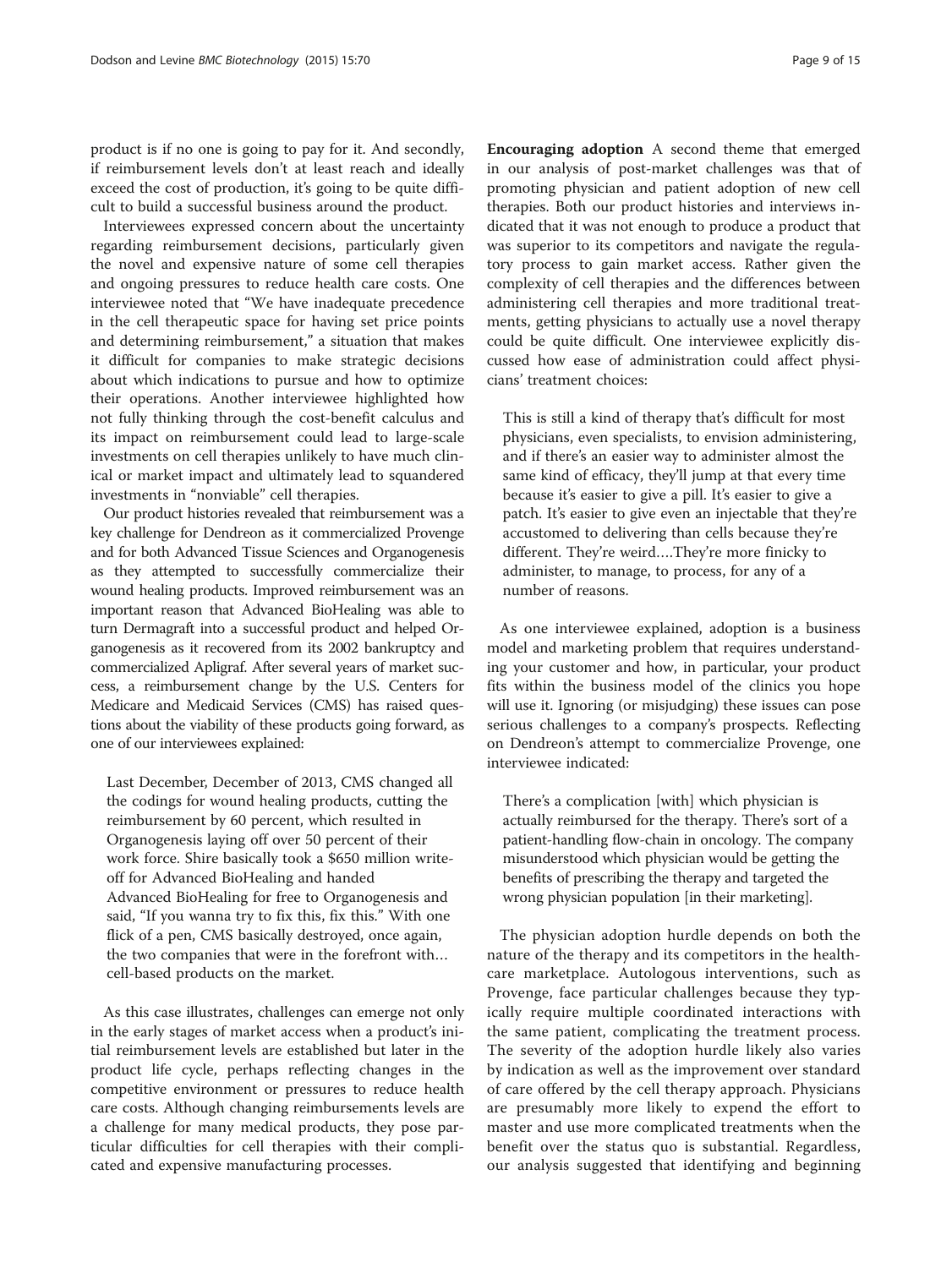to work with the appropriate physician population early in the development of a novel cell therapy was an important best practice. This early clinician involvement can help steer companies toward products that can more easily surmount the adoption hurdle and reach patients.

In addition to the pre- and post-market challenges discussed above, it was clear in our product histories and, particularly, in our interviews that the production and distribution of cells for therapeutic purposes posed an ongoing and substantial challenge to the successful development of the cell therapy industry. This challenge reflects the greater complexity of cells compared to small molecule and biologic drugs and the diversity of therapeutic strategies (i.e. autologous and allogeneic) envisioned for cell therapies. Manufacturing issues arise early in the research process and continue through the entire lifespan of a product. Although many different aspects of manufacturing were discussed in our interviews, in our analysis we found it helpful to organize manufacturing challenges around three themes: (1) Scaling up production, (2) Addressing distribution logistics, and (3) Managing cost of goods sold. Each of these themes is discussed below.

Scaling up production The challenge of scaling up production to produce a large number of cells is complicated by a variety of factors, including a lack of tools and poor scientific understanding of key issues. In addition, the scaling up process is, at times, complicated by decisions made early in the development process, when research is typically underway in an academic setting and relatively less attention is paid to the scalability of production and related costs. Moving from this academic mindset to a commercial-grade production process is complicated by the available technology and concerns that the relevant characteristics of the cells (which give them their desired activity) might be altered by changes in the production process. As one interviewee explained, this is, at least in part, an engineering issue:

There's a whole bunch of engineering challenges involved with growing cells at large scales… You have to understand the environment that the cells are in and provide an environment as you scale up that is gonna get you the product you want. You need to understand the chemical and physical parameters that affect the cells as you go ahead and change the configuration and the scale.

Many interviewees felt that there was a greater recognition of the importance of manufacturing and the

associated engineering issues in the industry today than in the past, but there were still concerns that technology was not at the appropriate point to scale and produce many cell therapies in a cost effective manner. One reason for this challenge was that limited scientific understanding hindered efforts to develop the right tests and tools to facilitate improved manufacturing of cells. One interviewee highlighted this concern by discussing the multi-mechanistic nature of some cell therapies:

There's a lot of things the cells do, so which mechanism of action is important for efficacy, and which one should I build my potency assay around? That's a huge challenge, because if you…make process changes…you want to make sure that it's safe and it's the right product…, [but] you also need to make sure it's potent.

This quote highlights that scaling up production is not just the ability to grow cells in large numbers, using for instance, bioreactor technology, but also having the right tests and tools to ensure that cells produced through a different manufacturing process share the same characteristics as the original cells used in pre-clinical or early clinical research. This concern underlies the cell industry dogma that "the process is the product." This statement or similar sentiment was expressed in nearly all of our interviews and, although our interviewees had mixed views on its accuracy, it was clear that uncertainty about how regulatory agencies, such as the FDA, would view process changes was a significant concern and shaped how many industry insiders thought about production and scale-up decisions.

Scaling up remains a key bottleneck in the cell therapy industry today and is important to meeting patient demand for successful therapies and for, as is discussed in more detail below, meeting this demand at a cost that still leaves room for a firm to profit within the current healthcare marketplace.

Addressing distribution logistics Cell therapies are promising because they contain living cells, but the living nature of cell therapies greatly complicates the process of getting these treatments to patients. Most cell therapies will not remain viable at ambient temperature over an extended period of time and will, thus, require more complicated distribution strategies than typical small molecule therapeutics. These distribution challenges apply to both allogeneic and autologous cell therapies but are typically more acute for autologous interventions, where the products often involve moving patient cells to the processing facility and sending the processed therapeutic cells back to the patient's physician for treatment. The extent to which a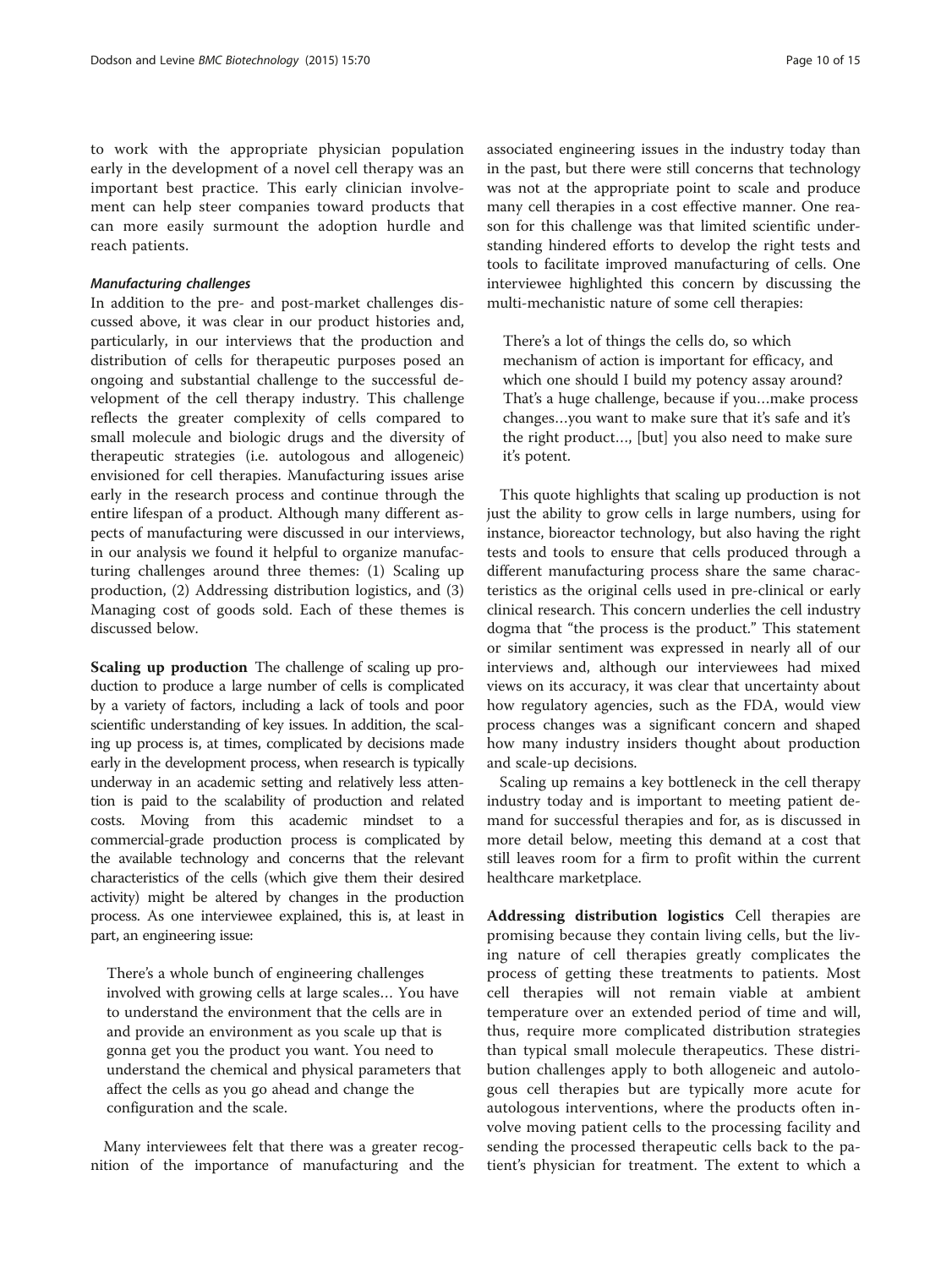cell therapy can be frozen and thawed and maintain its activity impacts distribution decisions as does the length of the product's stability at various temperatures. Although both pose challenges, a product with a shelf life of only two days poses substantially greater logistical issues than a product that remains stable for a week. One interviewee described the challenge for an autologous therapy as follows:

Often you procure starting material from a patient… It's shipped to a manufacturing site. Manufacturing is conducted under GMP and then final product is shipped back to that patient. Getting the right product back to the right patient is important issue. Keeping control of that cold chain during the procurement and the distribution is…[a]complicated issue with cell therapies, which often have…a very short shelf life.

Firms are exploring various models to tackle these distribution challenges, including shipping products both frozen and thawed. In addition, some firms are distributing their manufacturing facilities to ensure that production occurs closer to patients and, thus, reduce transit times. As one interviewee articulated, addressing these logistics is still a work in progress:

Some companies are working on having a cryopreserved supply chain. Other companies are thawing the product onsite and then reconstituting into a new formulation… and they're getting stability of two to four days, which is enough time to ship, but then you're talking about just in time shipping for your product commercially, which is a very big challenge. Neither one is ideal.

The technical difficulties that affect scale up efforts also complicate distribution. In the absence of a good potency assay, for example, it's hard to know how distribution processes are affecting a cell therapy product. As one interviewee explained, "Your product may be going to hell, but you don't really even know it. It's a big challenge right now that people haven't really sorted out yet."

Sorting out distribution logistics is an important issue for several reasons. It may be the case, for example, that a cell therapy is effective in an early stage clinical trial when manufacturing occurs on-site and distribution is not required, but that distribution issues leave the product less effective or wholly ineffective. In addition, if some non-trivial portion of the product is lost due to distribution issues, this could complicate the physician adoption concerns discussed previously and increase the cost of the therapy, hindering commercialization efforts.

Managing cost of goods sold Both scale up and distribution contribute to the what many interviewees viewed as the key manufacturing issue – keeping costs low enough that a therapy could prove a commercial success. While the ultimate financial success of a cell therapy product depends both on price and cost considerations, cost was viewed as largely under the control of the firm producing the therapy while pricing reflected the (sometimes unpredictable) reimbursement decisions of government bureaucrats as well as the competitive environment. Several interviewees highlighted the importance of thinking about the cost of production early on in the development process, as the following quote illustrates:

A lot of people in cell therapy haven't really appreciated that by engineering your manufacturing process early on, you can help to reduce those costs….If you can make the best cell in the world, but it costs more than you can actually sell it for, than you're not gonna ever commercialize that. It's never gonna have any impact on patients....

These concerns about optimizing manufacturing too late highlight the financial conundrum firms face as they scale up production and try to reduce their costs of goods. Such choices involve substantial upfront investment in equipment, such as bioreactors, as well as, in some cases, specialized GMP production facilities. In some cases, a company can't supply the market without these facilities, but if the facilities are overbuilt or completed too soon, a company may not be able to afford them and such investments can burden a firm and leave it in dire financial straits. Indeed, one reason for Dendreon's struggles in its efforts to commercialize Provenge was the debt it assumed, in part, to finance its production facilities. This investment proved detrimental to the company when Provenge approval and adoption lagged and the company was left with expensive but underutilized production facilities. As one interviewee noted, similar missteps were visible earlier in the history of cell therapies:

What came to mind for me is didn't [Dendreon] learn anything from Advanced Tissue Sciences? ATS was the poster child for the field back in 2000….They were the biggest and most valuable company in the field. They had a market cap of over \$1 billion in 2000. They raised in excess of \$500 million and built this wonderful facility in Southern California where they were going to…engineer all parts of the human body and got out a little bit ahead of the market, spent a lot of money on this manufacturing facility and it ultimately buried them.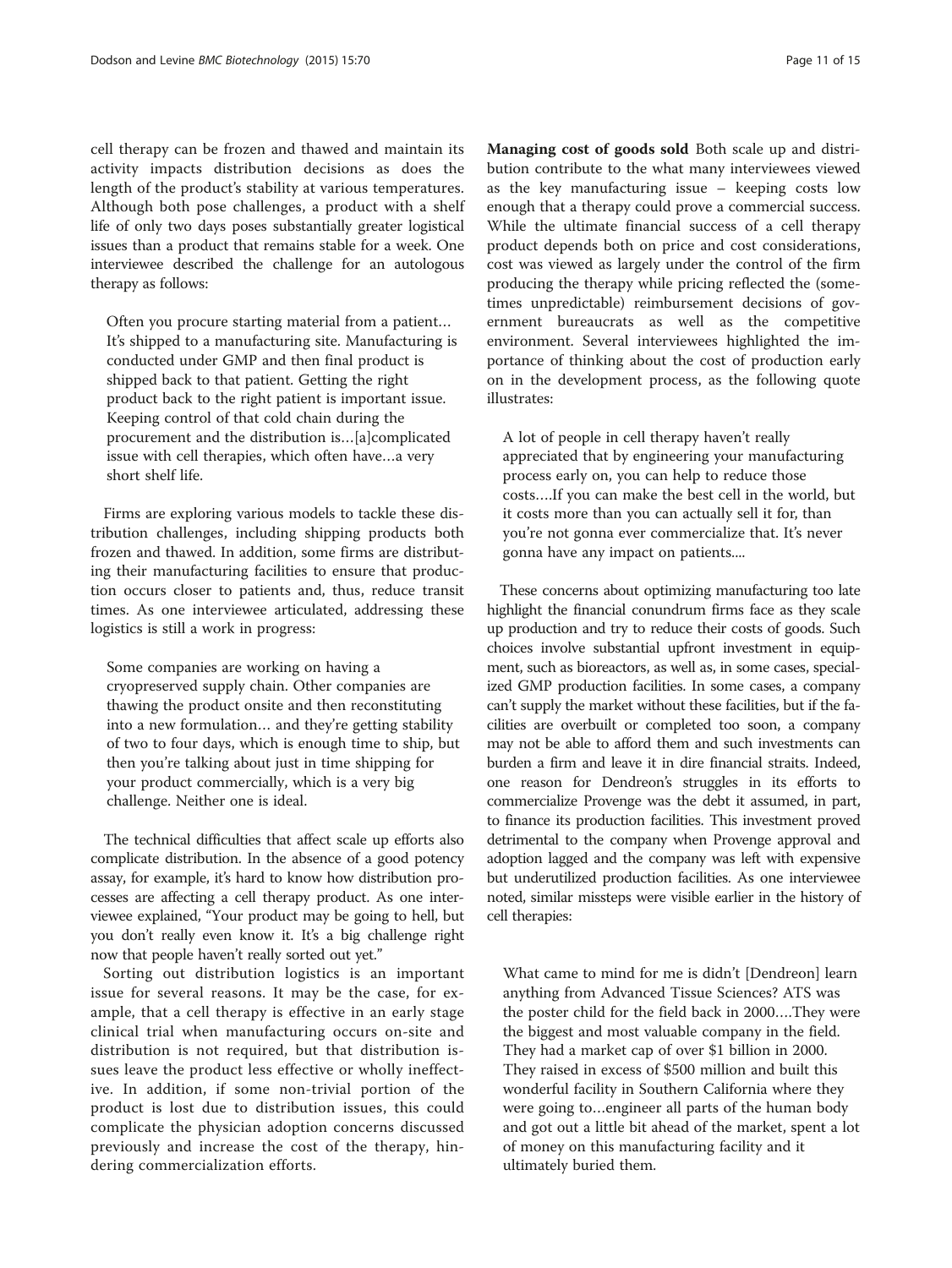It is, of course, easy to diagnose these sorts of missteps in retrospect. At the time, however, firms were working based on incomplete information and projections of future sales and trying to thread the needle between overbuilding their production facilities and having insufficient supply to meet demand for an otherwise profitable product. There is no clear right answer in these situations, but these cases suggest that erring on the side of caution and growing at a sustainable rate rather than racing to meet potential but uncertain market demand may be a safer choice. Multiple interviewees suggested that operating in a capital efficient manner as much as possible was critical to success in this field and some suggested that partnering with contract research organizations and contract manufacturing organizations later in the research and manufacturing process, while delaying investment in large production facilities, might be a wise strategic choice for some companies commercializing cell therapies.

Each of the individual challenges discussed above complicates the development and commercialization of cell therapies and each challenge is enough, in certain circumstances, to push a cell therapy from promising to non-viable commercially. A striking feature of both our analyses, however, was the extent to which these various challenges interacted. It's not enough to simply address one issue to bring a successful cell therapy to market. Rather numerous challenges – including those associated with the scientific aspects of cell therapies, as well as financial and regulatory aspects – must be addressed nearly simultaneously and with the understanding that actions taken to address one challenge may potentially exacerbate other challenges. Several key interactions identified in our analysis are discussed below, although, due to space considerations, not all possible interactions are addressed.

The "the process is the product" dogma discussed previously perhaps best illustrates these interacting challenges. Firms understand the need to improve their manufacturing processes and reduce costs yet are nervous to alter their production processes, lest they draw unnecessary attention from regulators and delay their clinical research or commercialization prospects. This situation is further exacerbated by the difficulty many cell therapy firms have acquiring sufficient capital and the worry that a regulatory delay may lead them to run out of resources. Interviewees had mixed views on the difficulty of changing a production process middevelopment, but agreed that concerns and uncertainty about these sorts of changes were hindering the field. As one interviewee noted, the perception of process lock-in matters, even if regulators would allow changes to be made, particularly when time and funding pressures are considered:

Probably the most legitimate criticism that has been leveled at the FDA regarding the development of these and other technologies…is the extent to which they lock people into a specific process….[But] the truth is you can change your process from phase one to phase two. There are comparability studies…you can do to demonstrate to the FDA that your end product, your release criteria are the same, but sometimes, people don't quite get that done in the rush to get through the phase three trial because they're facing a cash-out deadline and they have limited resources. This all ties back to the limited financing available.

The financial challenges that cell therapy firms face are also exacerbated by both the scientific and policy challenges associated with the industry. In an industry with few successful products and no real blockbusters, investors are understandably hesitant, but, as the quote below illustrates, this risk-aversion can be reinforced and intensified by concerns over the policy environment:

I think that investors would be far more willing to invest if they knew what the rules were….When the FDA and when reimbursement can change the playing field overnight [in cell therapy], investors just get leery. They are once again leery that this is just gonna be too complicated a set of products to really ever make tremendous profit.

These interactions extend to other challenges as well. Concerns about the business model, for instance, may hinder access to funding just as much as regulatory issues and financial limitations may push firms to make poor business decisions. One interviewee attempted to describe the difficulties associated with developing cell therapies specifically by focusing on these interactions:

There are scientific hurdles. There are technical hurdles from the manufacturing side. There are logistical hurdles about getting these cells into the clinic without people screwing them up before they actually make it into the patient. There are regulatory hurdles to actually run the right clinical trial, and be addressing the right patient populations. There are business hurdles for building a sustainable business once you've got all those other things worked out. They're all intertwined. It's not like one just follows before the next. They're all being, basically, pushed in parallel, and it takes a huge organization with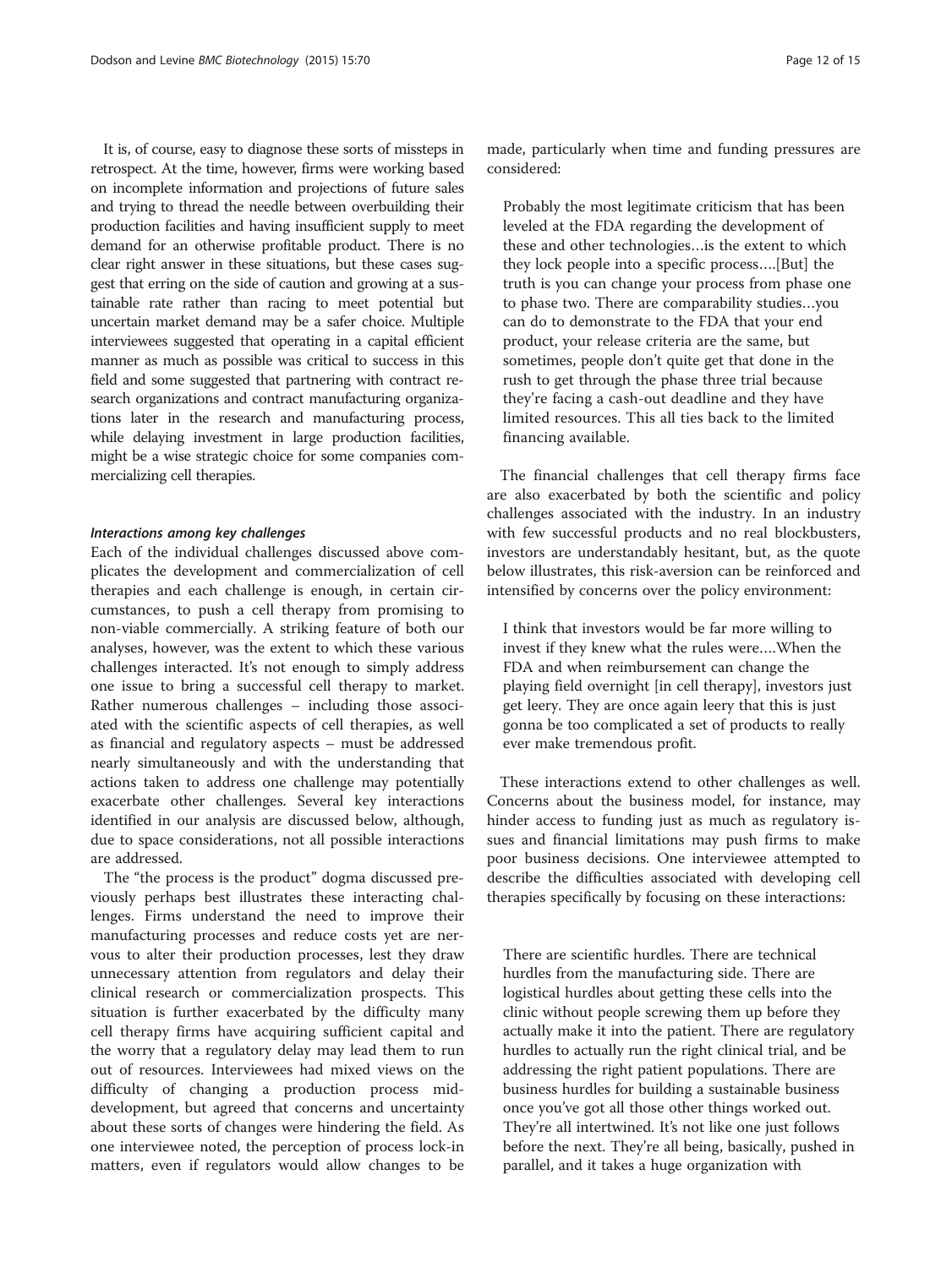extremely deep pockets to be able to address each of them sufficiently.

Needless to say, the development of most novel cell therapies is not led by huge organizations with extremely deep pockets. As a result, the early history of cell therapies, as seen in our product histories and discussed by our interviewees, is filled with examples of one or more of these interacting challenges tripping companies up and derailing or at least delaying the development of successful products. That said, some cell therapies have successfully made it to market, helping patients and offering financial rewards to at least some of the scientists and investors involved in their development.

## Conclusions

This article has focused on understanding the various challenges that scientists and firms face as they attempt to develop new cell therapies and bring them successfully to market. (See Table 2 for an overview of key conclusions.) There is no doubt that this is a complicated and difficult process with many potential pitfalls. Not only is the science of cell therapies difficult, but acquiring sufficient funding and navigating an improving but still complicated and, at times, uncertain regulatory environment is difficult. In addition, even when market access is achieved, acquiring and maintaining sufficient reimbursement is far from certain, particularly given pressures on broader health care costs, and physician adoption cannot be assumed. Furthermore, ever when these hurdles can be surmounted, firms face challenging manufacturing issues that may compromise profitability and limit the ability of a firm to survive.

Although this article has focused on the difficulties associated with developing cell therapies, it would be inappropriate not to mention the positives. Nearly all of our interviewees were extremely optimistic about the

Table 2 Summary of key conclusions

| Key Challenges                                                                                                 |                                                                            |  |
|----------------------------------------------------------------------------------------------------------------|----------------------------------------------------------------------------|--|
| • Pre-market: Persevering through lengthy developmental timelines and<br>navigating the regulatory environment |                                                                            |  |
| • Post-market: Securing reasonable reimbursement and encouraging<br>adoption                                   |                                                                            |  |
| • Manufacturing: Scaling up production, addressing distribution logistics<br>and managing cost of goods sold   |                                                                            |  |
| commercializing cell therapies                                                                                 | • Interactions among these various challenges complicate the process of    |  |
| Preliminary Best Practices                                                                                     | Policy Considerations                                                      |  |
| • Preparing for commercialization<br>early in the development process                                          | • Improving coordination and<br>communication between relevant<br>agencies |  |
| • Adopting strategies to use capital<br>efficiently                                                            | • Promoting international<br>harmonization of cell therapy<br>regulations  |  |

future of cell therapies and believed that although the challenges were large, they would, with time, be overcome. Indeed, this article focused on the difficulties that accompany the development of novel cell therapies to help serve as a guide for scientists, firms, and policymakers considering how best to facilitate the ongoing and future development of cell therapies.

Our analysis of the challenges associated with the development of cell therapies also suggests some preliminary best practices for scientists, firms, and regulators to consider. The most straightforward recommendation arising from this research would be to focus on commercialization early. This recommendation reflects the reality that seemingly innocuous decisions made early (perhaps in an academic research environment) in the development process can greatly complicate later translation and commercialization efforts. This recommendation involves not just forethought regarding the future manufacturing processes to be used in the production of a cell therapy but also proactively identifying and engaging the relevant physician community to facilitate later uptake of the therapy.

A second best practice would involve focusing on the efficient use of capital. This might entail outsourcing and collaboration as well as careful stepwise expansions to balance the need to meet market demand and investor expectations with a reasonable cost basis. An alternative approach that was helpful for some firms was to develop a secondary product line that was subject to less stringent regulatory hurdles and, thus, had an easier path to market. In some cases, this strategy provided a positive cash flow to help a company survive the lengthy developmental timeline before their primary product could make it to market. Of course, this recommendation only applies to certain firms (depending largely on the area of their core interest and type of intervention they are planning) and must be carefully evaluated, as it runs the risk of drawing focus away from a firm's key product and ultimately proving counter-productive.

Our study of the challenges associated with bringing cell therapies to market also offers lessons for government officials working to oversee the development of and determine reimbursement levels for novel cell therapies. Our research clearly illustrates the challenge facing regulators, such as the FDA. On one hand, each cell therapy is novel and distinct and firms need the FDA to recognize this and evaluate potential therapies using approaches that reflect their unique characteristics and mechanisms. On the other hand, scientists and firms commercializing cell therapies need consistency to inform their strategic decision-making and help them make wise development choices. This is not an easy balance for regulators to navigate, and our research suggests that regulation is improving, at least in the case of the FDA, but that more can certainly be done. Recent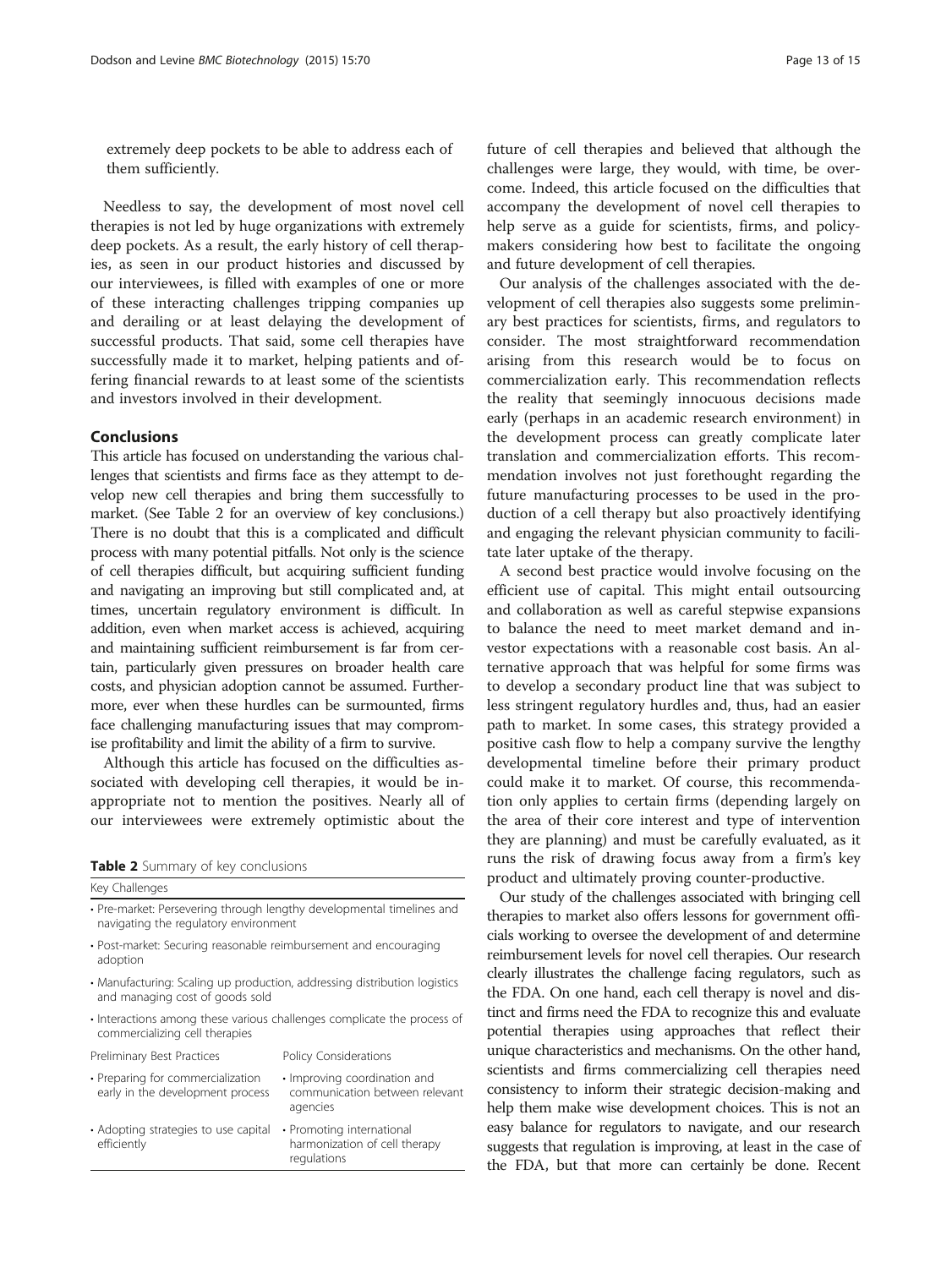<span id="page-13-0"></span>efforts to clarify the "minimal manipulation" and "homologous use" rules that play a role in determining whether a cell therapy requires pre-market review will hopefully prove, with time, to be a step in the right direction, but the FDA should continue to pursue opportunities to clarify its rules, particularly when it can do so without compromising its ability to tailor regulatory requirements, such as the specific evidence required to approve an IND request, to individual therapies.

Our analysis also suggests that greater attention could be given to harmonization among government agencies in a single country, such as the United States, as well as to differences between regulators in different countries. Limited coordination regarding the regulation and reimbursement of novel cell therapies within individual countries, such as the United States, has, for example, complicated the development of some products and the regulatory patchwork of differences from one country to the next is forcing companies to make difficult strategic decisions about where to commercialize their products.

Ultimately our work highlights the many difficulties that scientists and firms must face as they work to bring cell therapies to market. Despite these challenges, many are persevering in their efforts to develop novel cell therapies and improve patient outcomes for a variety of medical conditions. We hope the analysis presented here offers some useful lessons for the current generation of cell therapy innovators and helps some of these therapies make their way successfully to patients.

## Competing interests

The authors declare that they have no competing interests.

## Authors' contributions

BPD and ADL collected data for the product histories, conducted interviews and analyzed the data. BPD prepared an initial draft of the article. ADL revised this draft to produce the final manuscript. Both authors read and approved the final manuscript.

## Acknowledgements

The authors thank the interviewees who graciously contributed their time and expertise to the project. They acknowledge financial support from the Ivan Allen College of Liberal Arts at Georgia Tech to ADL and a President's Undergraduate Research Award from the Georgia Tech Undergraduate Research Opportunities Program to BPD.

### Author details

<sup>1</sup>School of Public Policy, Georgia Institute of Technology, Atlanta, GA, USA. <sup>2</sup>School of Public Policy, Parker H. Petit Institute for Bioengineering and Bioscience, Georgia Institute of Technology, Atlanta, GA, USA.

## Received: 17 March 2015 Accepted: 29 July 2015 Published online: 07 August 2015

### References

Mason C, Brindley DA, Culme-Seymour EJ, Davie NL. Cell therapy industry: billion dollar global business with unlimited potential. Regen Med. 2011;6(3):265–72.

- 2. Mason C, Dunnill P. A brief definition of regenerative medicine. Regen Med. 2008;3(1):1–5.
- 3. Fischbach MA, Bluestone JA, Lim WA. Cell-based therapeutics: the next pillar of medicine. Sci Transl Med. 2013;5(179):179ps7.
- 4. Culme-Seymour EJ, Davie NL, Brindley DA, Edwards-Parton S, Mason C. A decade of cell therapy clinical trials (2000–2010). Regen Med. 2012;7(4):455–62.
- 5. Li MD, Atkins H, Bubela T. The global landscape of stem cell clinical trials. Regen Med. 2014;9(1):27–39.
- 6. Ankrum J, Karp JM. Mesenchymal stem cell therapy: Two steps forward, one step back. Trends Mol Med. 2010;16(5):203–9.
- 7. Brindley DA, Reeve BC, Sahlman WA, Bonfiglio GA, Davie NL, Culme-Seymour EJ, et al. The impact of market volatility on the cell therapy industry. Cell Stem Cell. 2011;9(5):397–401.
- 8. Rao MS. Funding translational work in cell-based therapy. Cell Stem Cell. 2011;9(1):7–10.
- 9. Heathman TR, Nienow AW, McCall MJ, Coopman K, Kara B, Hewitt CJ. The translation of cell-based therapies: clinical landscape and manufacturing challenges. Regen Med. 2015;10(1):49–64.
- 10. Ährlund-Richter L, De Luca M, Marshak DR, Munsie M, Veiga A, Rao M. Isolation and Production of Cells Suitable for Human Therapy: Challenges Ahead. Cell Stem Cell. 2009;4(1):20–6.
- 11. Preti RA. Bringing safe and effective cell therapies to the bedside. Nat Biotech. 2005;23(7):801–4.
- 12. Parson A. The long journey from stem cells to medical product. Cell. 2006;125(1):9–11.
- 13. Ledford H. Therapeutic cancer vaccine survives biotech bust. Nature. 2015;519(7541):17–8.
- 14. Pangarkar N, Pharoah M, Nigam A, Hutmacher DW, Champ S. Advanced Tissue Sciences Inc.: learning from the past, a case study for regenerative medicine. Regen Med. 2010;5(5):823–35.
- 15. Epicel.<http://www.epicel.com/>. Accessed February 27 2015.
- 16. Rheinwald JG, Green H. Serial cultivation of strains of human epidermal keratinocytes: the formation of keratinizing colonies from single cells. Cell. 1975;6(3):331–43.
- 17. Green H. The birth of therapy with cultured cells. Bioessays. 2008;30(9):897–903.
- 18. Powell A. Recalling a Lab-led Rescue. In: Harvard Gazette. 2013. [http://news.harvard.edu/gazette/story/2013/09/with-lives-in-balance-a-lab](http://news.harvard.edu/gazette/story/2013/09/with-lives-in-balance-a-lab-led-rescue/)[led-rescue/](http://news.harvard.edu/gazette/story/2013/09/with-lives-in-balance-a-lab-led-rescue/). Accessed February 27 2015.
- 19. Oransky I. With 16 Doctors on Review. Harvard Crimson: Some Criticize Strict Policy; 1992.
- 20. De Bie C. Genzyme: 15 years of cell and gene therapy research. Regen Med. 2007;2(1):95–7.
- 21. Whalen J. Spencer M. Wall Street Journal: Sanofi Wins Long-Sought Biotech Deal; 2011.
- 22. Aastrom Nabs Sanofi's Cell Therapy Business for \$6.5 M. In: Genetic Engineering & Biotechnology News. 2014. [http://www.genengnews.com/gen-news-highlights/](http://www.genengnews.com/gen-news-highlights/aastrom-nabs-sanofi-s-cell-therapy-business-for-6-5m/81249768/) [aastrom-nabs-sanofi-s-cell-therapy-business-for-6-5m/81249768/.](http://www.genengnews.com/gen-news-highlights/aastrom-nabs-sanofi-s-cell-therapy-business-for-6-5m/81249768/) Accessed February 27 2015.
- 23. Carticel. [http://www.carticel.com/.](http://www.carticel.com/) Accessed February 27 2015.
- 24. Brittberg M, Lindahl A, Nilsson A, Ohlsson C, Isaksson O, Peterson L. Treatment of deep cartilage defects in the knee with autologous chondrocyte transplantation. N Engl J Med. 1994;331(14):889–95.
- 25. Spear L. A Leading Edge in the Repair of Cartilage. New York Times. 1998 August 2.
- 26. Eaton ML. Ethics and the business of bioscience. Stanford, Calif.: Stanford Business Books; 2004.
- 27. Genzyme unit freed to by FDA to resume tissue repair service. Wall Street Journal. 1995 July 7; p. B3.
- 28. Food and Drug Administration. August 22, 1997 Approval Letter Carticel. [http://www.fda.gov/BiologicsBloodVaccines/CellularGeneTherapyProducts/](http://www.fda.gov/BiologicsBloodVaccines/CellularGeneTherapyProducts/ApprovedProducts/ucm171702.htm) [ApprovedProducts/ucm171702.htm](http://www.fda.gov/BiologicsBloodVaccines/CellularGeneTherapyProducts/ApprovedProducts/ucm171702.htm). Accessed March 6 2015.
- 29. Genzyme Corporation. Genzyme Announces Positive Results From Carticel(R) Study At Major Sports Medicine Meeting. Medical News Today. 2007. [http://](http://www.medicalnewstoday.com/releases/76976.php) [www.medicalnewstoday.com/releases/76976.php](http://www.medicalnewstoday.com/releases/76976.php). Accessed February 27 2015.
- 30. Provenge (sipuleucel-T). [http://www.provenge.com/.](http://www.provenge.com/) Accessed February 27 2015.
- 31. Landau E. 'Landmark' cancer vaccine gets FDA approval. CNN.com. 2010. <http://www.cnn.com/2010/HEALTH/04/27/provenge.prostate.cancer.fda/>. Accessed February 27 2015.